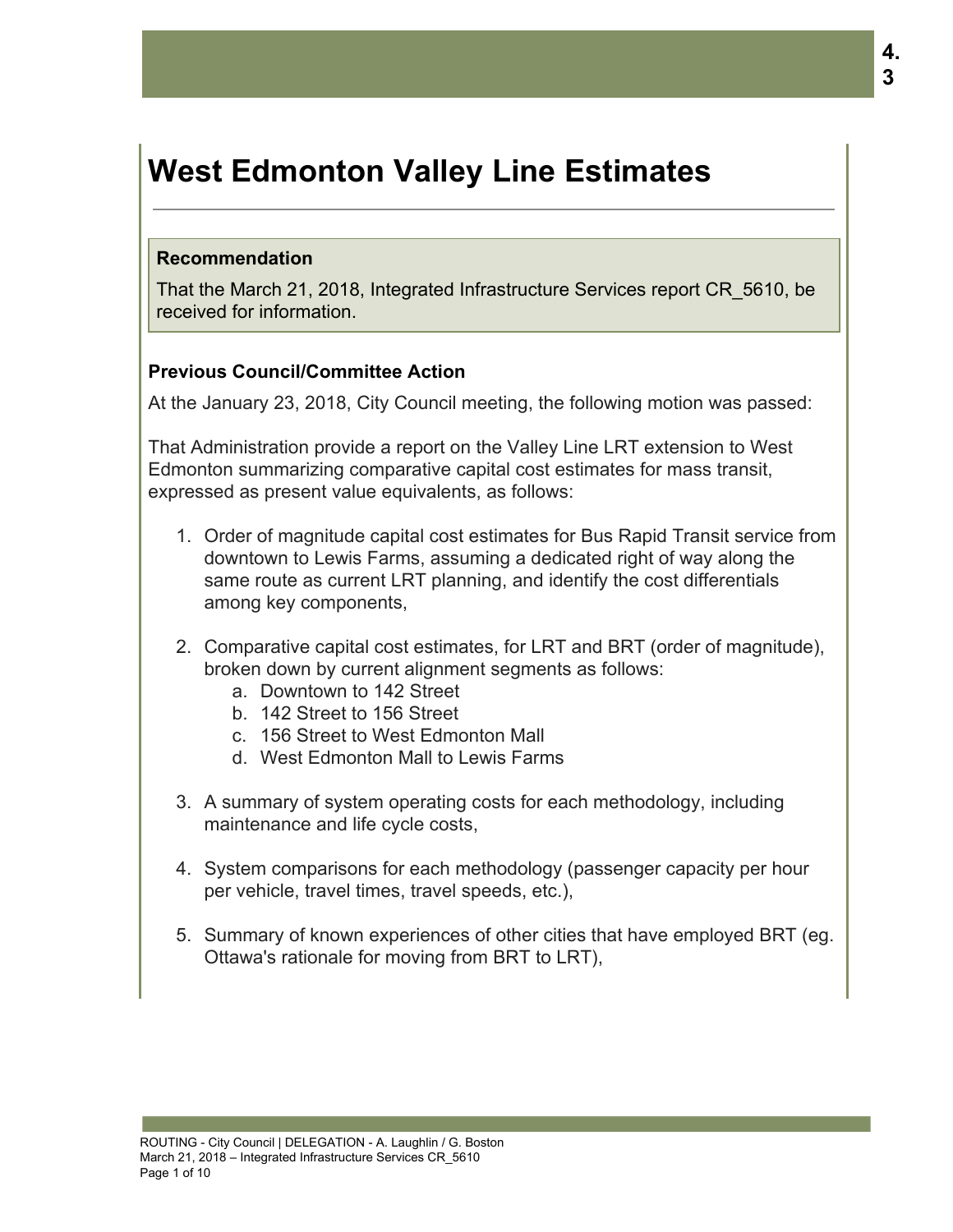6. Estimate of property tax revenue increases and an outline of the development scenarios and possible tax benefits of Transit Oriented Development along the West Valley Line route for both LRT and BRT,

Due: Return at the same time as report CR\_5426\_Automated Vehicles

Note: At the February 13, 2018, City Council meeting, the above motion was amended by replacing the last part of the motion with the following:

Due: March 21, 2018, along with a status update, if possible, for CR\_5435 - Emerging Mass Transportation Technology.

# **Executive Summary**

The LRT Network Plan was approved by Council in 2009. This plan called for LRT connecting all parts of the city as the backbone of a sustainable transportation system, with strong linkage to land use planning. The Valley Line was identified as part of the LRT Network Plan, to serve southeast and west Edmonton with a low-floor, urban style LRT line connecting through the downtown core.

The 2017 Council-approved Transit Strategy notes that Edmonton's bus network will be structured around a Primary Transit Network, consisting of both LRT and precursor Bus Rapid Transit (BRT) Routes which are complemented with rapid bus and crosstown routes. The Transit Strategy recognizes that Edmonton's public transportation system is best served by multiple forms of transportation service, with each component serving a specific and intentional purpose within the larger network.

Well established bus service, including express bus routes, already exists along the Valley Line West Corridor. Valley Line West LRT is expected to provide enhanced ridership capacity in comparison to Bus Rapid Transit (BRT), a different passenger experience, and is also anticipated (due in large part to the permanency of the infrastructure) to provide a greater draw for transit oriented development, densification, and urban shift.

This report highlights some of the differences between LRT and BRT, specifically related to the Valley Line West corridor. The report provides a high-level, primarily qualitative assessment. A concept planning study would be required at a minimum to fully test a BRT option including development of capital and operating cost estimates.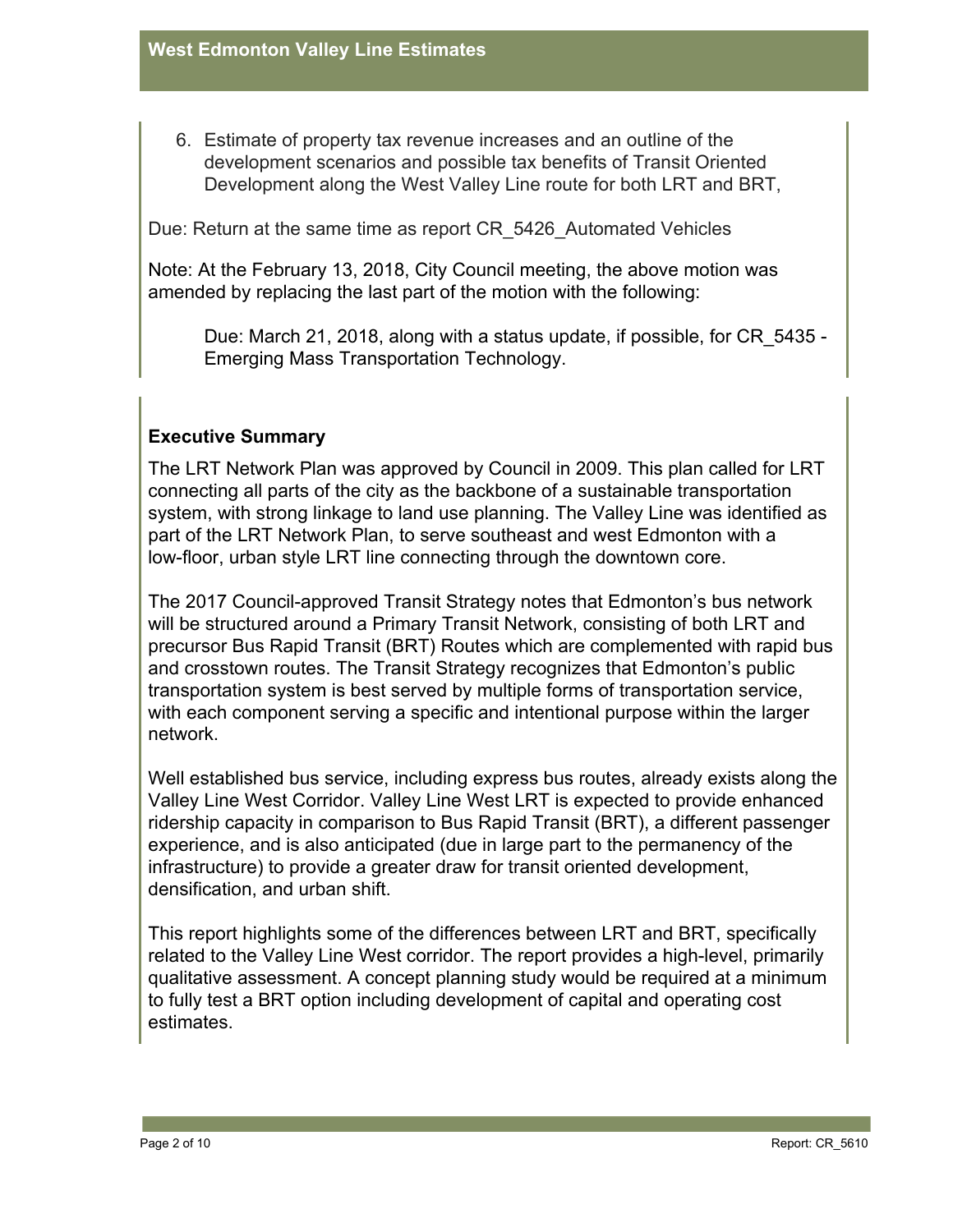# **Report**

# **Project Overview**

Once complete, the Valley Line is a 27 kilometre low-floor urban LRT line that will operate between Mill Woods Town Centre and Lewis Farms, with a 2047 projected ridership of 128,900 boardings per day. Related Council approval and implementation history is as follows:

- In 2009, the LRT Network Plan was approved;
- In 2009, the Valley Line corridor was approved;
- In 2011 and 2012, the concept plans for the Valley Line were approved;
- In 2013, preliminary engineering for the Valley Line was completed; and
- In February 2016, procurement of the Public Private Partnership for the Valley Line Southeast was completed.

A summary of the project and public engagement process is provided in Attachment 1, along with a fact sheet on the LRT Crossing Assessment process in Attachment 2 and a fact sheet on LRT Route Planning and Evaluation Criteria in Attachment 3.

City Council designated Valley Line West as one of the top two priorities for LRT expansion, along with the Metro Line running from NAIT to Blatchford, for LRT delivery funding based on the information provided in the Integrated Infrastructure Services report CR\_3314 *(Long Term Funding Plan for the LRT - Strategic Options, Extension Planning and Proposed Stages of Construction)* on May 3, 2016.

In September 2016, the City of Edmonton received funding to update preliminary design for the Valley Line West through the Government of Canada's Public Transit Infrastructure Fund, and to get the project ready for procurement.

#### **Responses to the January 22, 2018 Motion**

*1. Order of magnitude capital cost estimates for Bus Rapid Transit service from downtown to Lewis Farms, assuming a dedicated right of way along the same route as current LRT planning, and identify the cost differentials among key components;*

There are multiple methods of providing Bus Rapid Transit, an overview of which is provided in Attachment 4. For the purpose of this report, the estimates are based on premium service as described in the table below, assuming that BRT is implemented as a precursor to LRT in the future.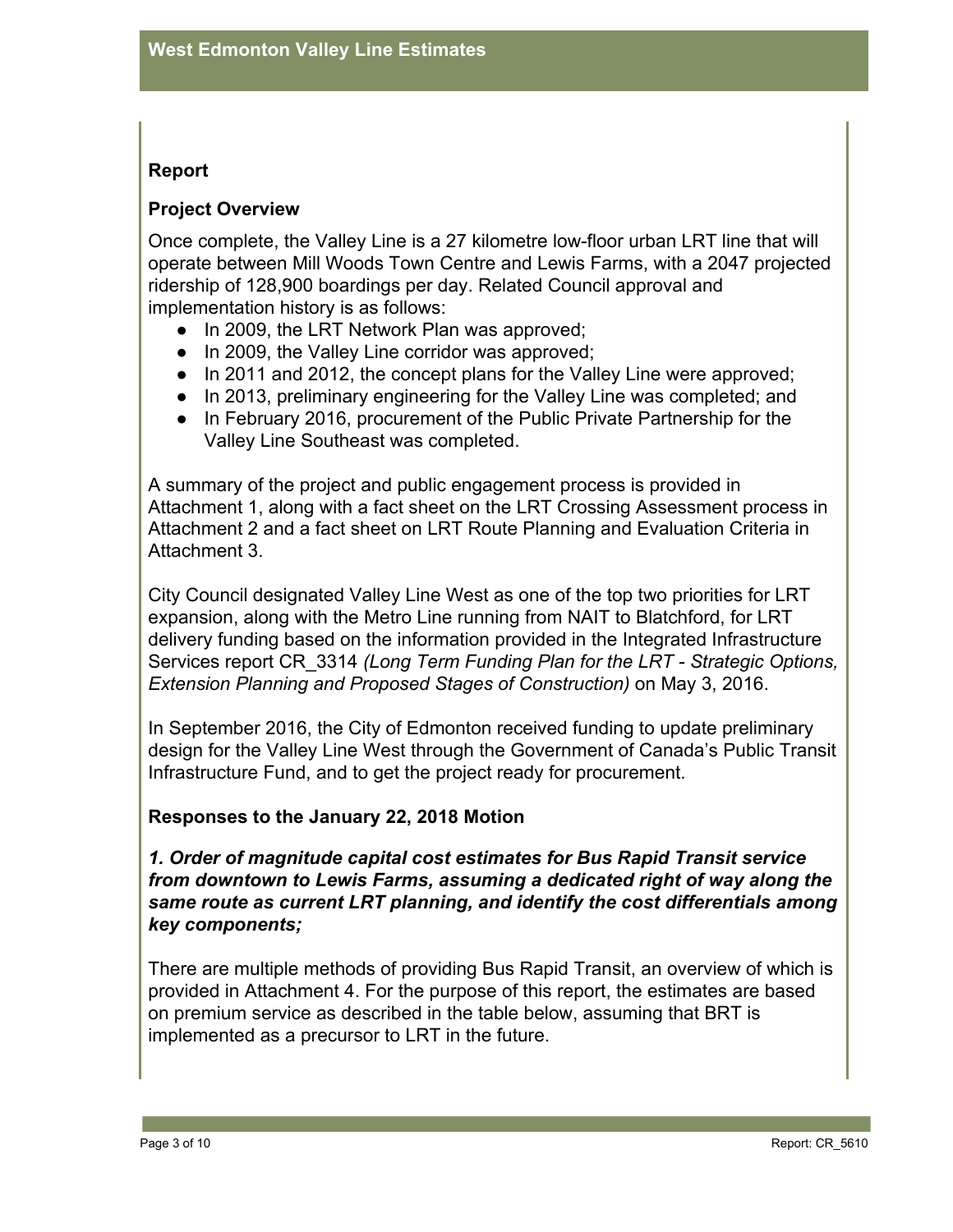|                                         | <b>Regular Service</b>                    | <b>Enhanced</b><br><b>Service</b> | <b>Premium Service</b>                        |
|-----------------------------------------|-------------------------------------------|-----------------------------------|-----------------------------------------------|
| <b>Characteristics</b>                  | Transit queue jumps<br>with mixed traffic | Blend of options                  | Dedicated busway<br>Transit signal priority   |
| <b>Travel Time</b>                      | Slowest                                   | Medium                            | Fastest                                       |
| <b>Reliability of</b><br><b>Service</b> | Lowest - traffic<br>dependent             | Medium                            | Highest - mostly<br>independent of<br>traffic |
| Capacity                                | Low                                       | Low                               | Medium                                        |
| Cost                                    | Lowest                                    | Medium                            | Highest                                       |
| Time to Implement                       | Fastest                                   | Medium                            | Slowest                                       |

The capital cost to build BRT as a precursor to LRT is estimated to be approximately 75% of the capital cost to build LRT. The current capital cost estimate for the Valley Line West is \$2.24 billion in 2019 dollars, assuming that recommendations identified in CR\_5165 Valley Line West LRT - Crossing Assessments and Concept Plan Amendments are approved by City Council on March 21, 2018. The comparative cost to build BRT is approximately \$1.68 billion.

The cost differential of major components between LRT and BRT is noted in the table below:

| <b>Component</b>                                       | <b>LRT</b> cost<br>(\$million) | <b>BRT</b> cost<br>(\$million) | Cost<br><b>Difference</b><br>(\$million) |
|--------------------------------------------------------|--------------------------------|--------------------------------|------------------------------------------|
| Civil & Structures                                     | \$1,120                        | \$1,120                        |                                          |
| Systems & Electrical                                   | \$420                          | \$120                          | \$300                                    |
| Vehicles, Storage and<br><b>Maintenance Facilities</b> | \$550                          | \$290                          | \$260                                    |
| Land                                                   | \$150                          | \$150                          |                                          |
| <b>Total</b>                                           | \$2,240                        | \$1,680                        | \$560                                    |

With BRT as a precursor to LRT, measures could be taken during the initial BRT construction to enable conversion to LRT. These measures may include installation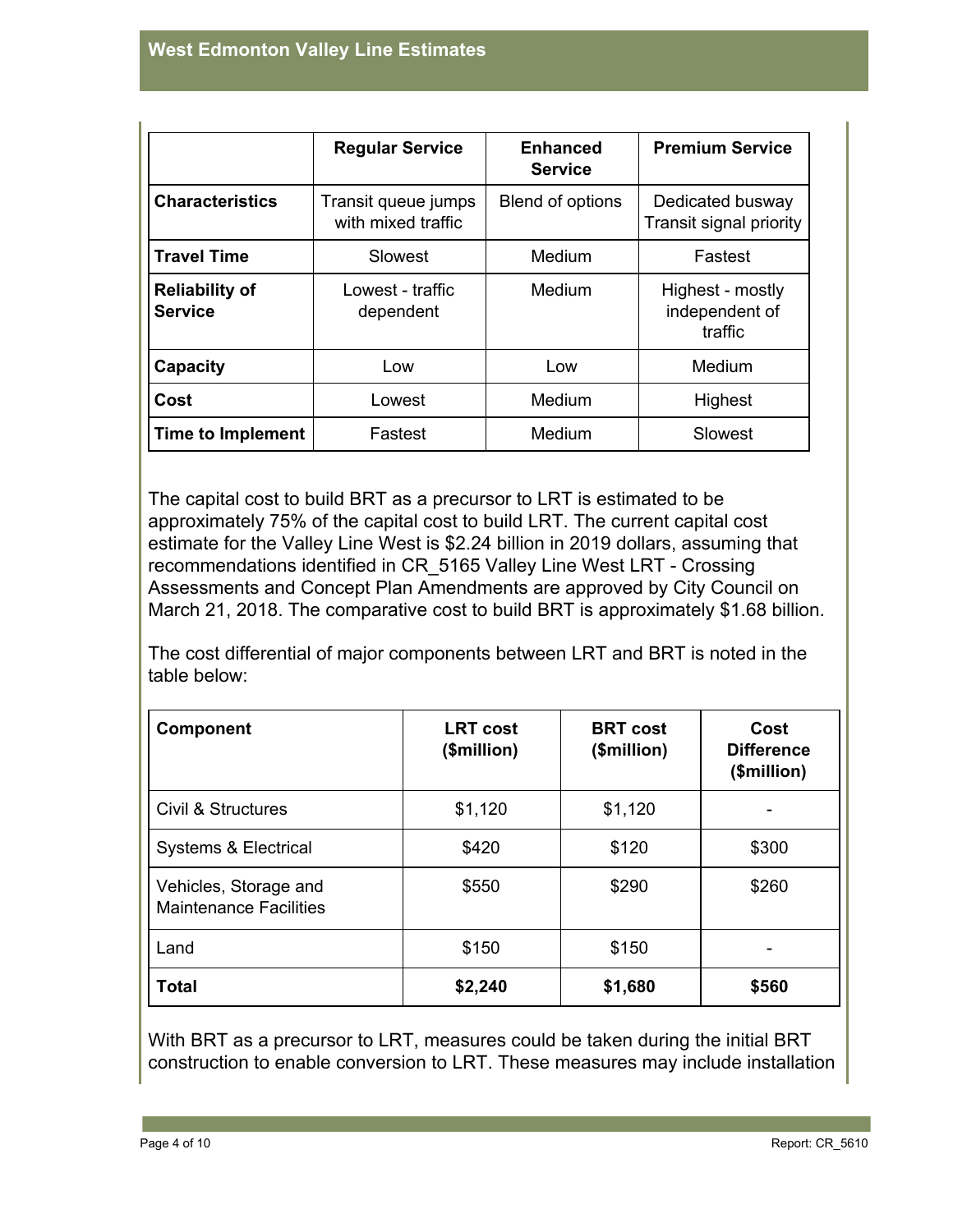of duct banks, conduits, drainage systems, and foundations for overhead catenary supports. Other elements would be deferred until LRT conversion, such as trackwork, overhead catenary lines and train power and control systems.

# *2. Comparative capital cost estimates, for LRT and BRT (order of magnitude), broken down by current alignment segments as follows:*

- *a. Downtown to 142 Street;* LRT: \$800 million BRT: \$620 million *b. 142 Street to 156 Street;*
- LRT: \$280 million BRT: \$220 million
- *c. 156 Street to West Edmonton Mall;* LRT: \$670 million BRT: \$520 million
- *d. West Edmonton Mall to Lewis Farms.* LRT: \$490 million BRT: \$320 million

These costs are based on general items such as land, maintenance facilities, and vehicles being distributed evenly across all the segments.

# *3. A summary of system operating costs for each methodology, including maintenance and life cycle costs;*

A BRT scenario was evaluated with the assumption that articulated buses would be used, which can each accommodate 70-85 people. For this exercise, the Valley Line LRT is assumed to operate with two 40-meter low-floor vehicles during peak hours, which can accommodate 275 passenger per vehicle, or 550 passengers per train. Therefore, seven articulated buses are required to provide the same capacity as a two-car train.

The typical lifespan of an articulated bus is 12 years, whereas a light rail vehicle has a life expectancy of 35 years. Therefore, to move the same number of riders by bus over the life expectancy of a single two-car low-floor train, a total of approximately 21 buses is required. This also results in a corresponding increase in staff time to operate and maintain the fleet of buses compared to LRT.

Generally, LRT vehicles are less expensive to operate on a per-rider basis compared to buses, as the cost to maintain, operate and power a single two-car LRT train is less than that for seven articulated buses.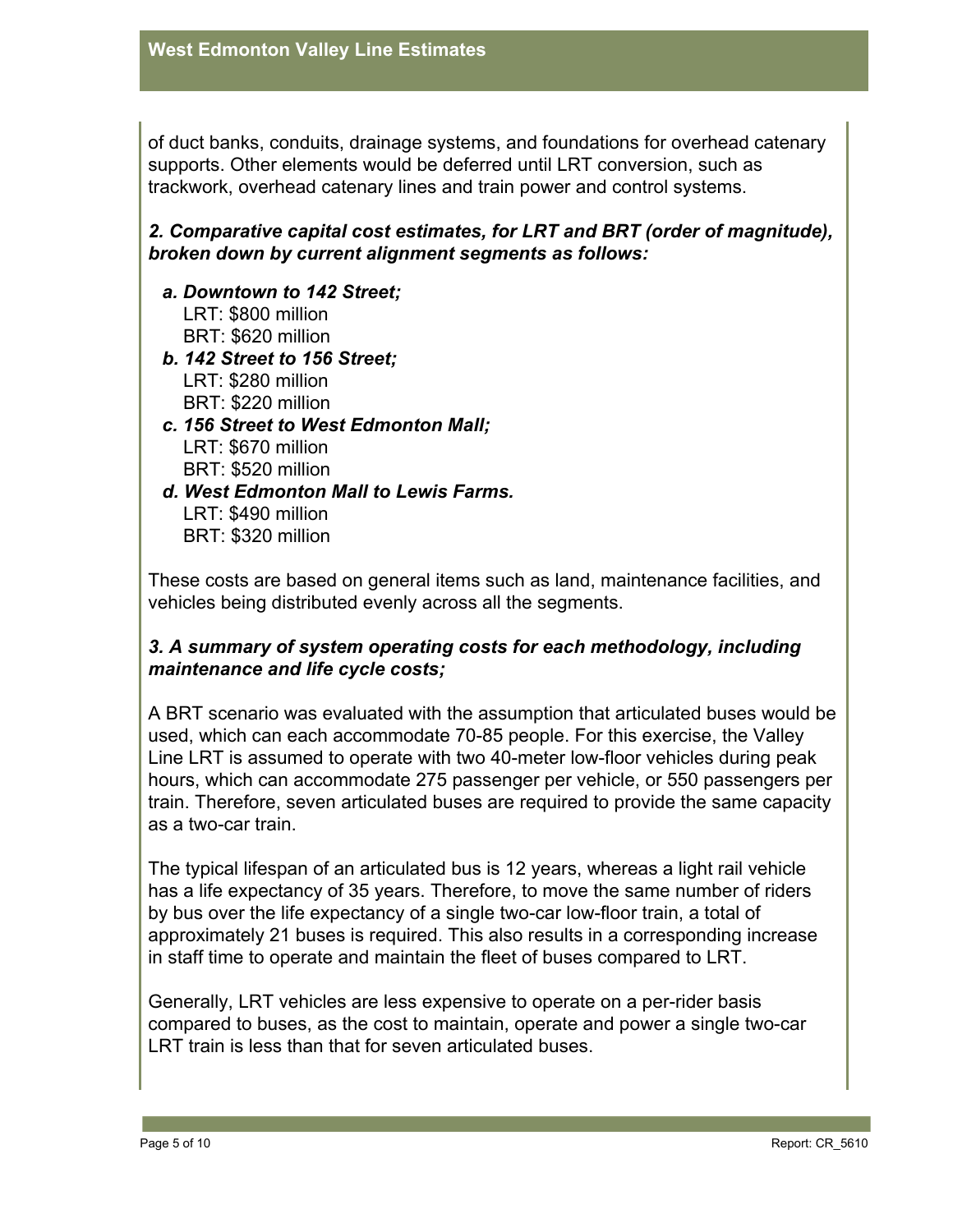As a result of these factors, the total life cycle cost of a BRT system over a 35-year period could be 20-30% more than that of an LRT system.

As LRT and BRT technology evolves, there may be new vehicle types such as double articulated buses or rubber-tire mounted trains, which may increase the capacity of BRT and make it more competitive with LRT.

## *4. System comparisons for each methodology (passenger capacity per hour per vehicle, travel times, travel speeds, etc);*

As noted in response to item 3 of the motion, a single two-car, low-floor LRT train can accommodate 550 people. Seven articulated buses would be required to carry the same ridership.

LRT can accommodate the anticipated opening day peak ridership demand of 40,100 passengers per day at five-minute frequency. It is estimated that BRT service would require approximately one-minute frequency to handle the same ridership. This would significantly impact intersection performance.

Travel speeds for BRT and Valley Line LRT will be comparable. Low-floor LRT is planned to operate at the same speeds as adjacent traffic. If BRT is provided as a pre-cursor to LRT, it would require a transfer at the 102 Street Stop on 102 Avenue. This transfer could add 5-10 minutes to a normal trip during peak periods. A continuous LRT trip eliminates any transfers and decreases overall travel time.

# *5. Summary of known experiences of other cities that have employed BRT (eg. Ottawa's rationale for moving from BRT to LRT);*

Discussion with City of Ottawa Administration indicates that the primary reason for switching from BRT to LRT was due to capacity constraints.The 2011 Business Case for the Confederation Line indicates the following rationale for converting from BRT to LRT:

- The average speed of the LRT system will be higher than the current BRT system primarily because of the downtown tunnel.
- Customers will use off-board fare payment, allowing for more efficient train boarding (as all doors to all trains can be used).
- More comfortable ride for customers on LRT better customer experience.
- Easier navigation of the transit system with increased technology for sign displays, station design, etc.
- Increased transit ridership.
- Reduced emissions and greenhouse gases, reduction in salt use for bus-only roads that will become LRT.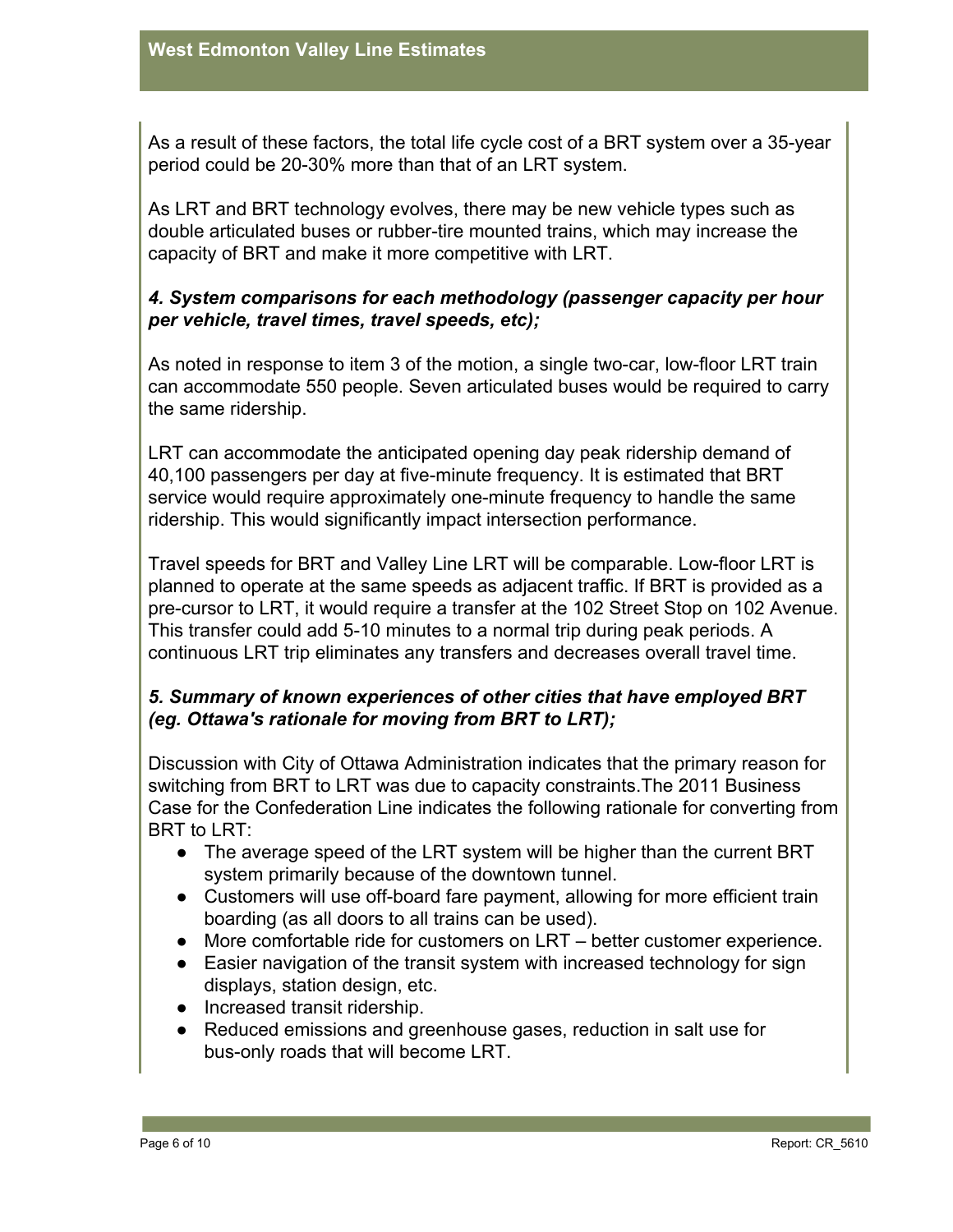• Far fewer buses required means savings for vehicle operations and maintenance.

Research has demonstrated that investment in premium rapid transit (LRT and BRT) provides a positive impact on land values along the corridor. When combined with municipal planning initiatives, rapid transit can positively support and influence redevelopment or infill near transit stations.

Research suggests that specific rapid transit technology is also a contributing factor in which the degree of increase in land value and development is captured. More permanent or fixed technology, such as LRT, typically generates higher land value and increases the return on development. Typically, at-grade LRT will capture a catchment area of 500-800 meters surrounding stations influencing the land value as compared to 400-500 meters for BRT.

The Hamilton King-Main LRT Business Case referenced a 2002 comprehensive review of land value and public transport illustrating how technology does have an influence on land value. This review is supported in other business cases, such as Metrolinx's Hurontario / Main Street and Queen Street LRT.

An example of redevelopment can be demonstrated with Vancouver's 98B line, a BRT or rapid bus line with dedicated right-of-way during peak hours in service from 1998 to 2009. The 98B line operated primarily along the Granville corridor and generated very little redevelopment during service years. The 98B line was replaced in 2009 by the Canada Line, rail transit which operates along the Cambie corridor. Since 2009, substantial redevelopment has occurred along the corridor and primarily near stations. Please see below in response to Question 6 for a list of other factors that influence development along transit corridors.

# *6. Estimate of property tax revenue increases and an outline of the development scenarios and possible tax benefits of Transit Oriented Development along the West Valley Line route for both LRT and BRT.*

Property taxes are collected to provide services to the citizens of Edmonton as prioritized by Council. As part of the budget setting process, the City first establishes the required total property tax to enable a balanced budget. The distribution of this taxation burden is then applied to all taxable property owners in the City based on their respective proportion of ownership of the total City taxable property value (the proportion of the value of their property versus the total taxable property value in the entire City). The effect of this approach to property tax is that market value changes to existing properties results in no tax uplift for the City of Edmonton. New construction, however, does result in growth revenue.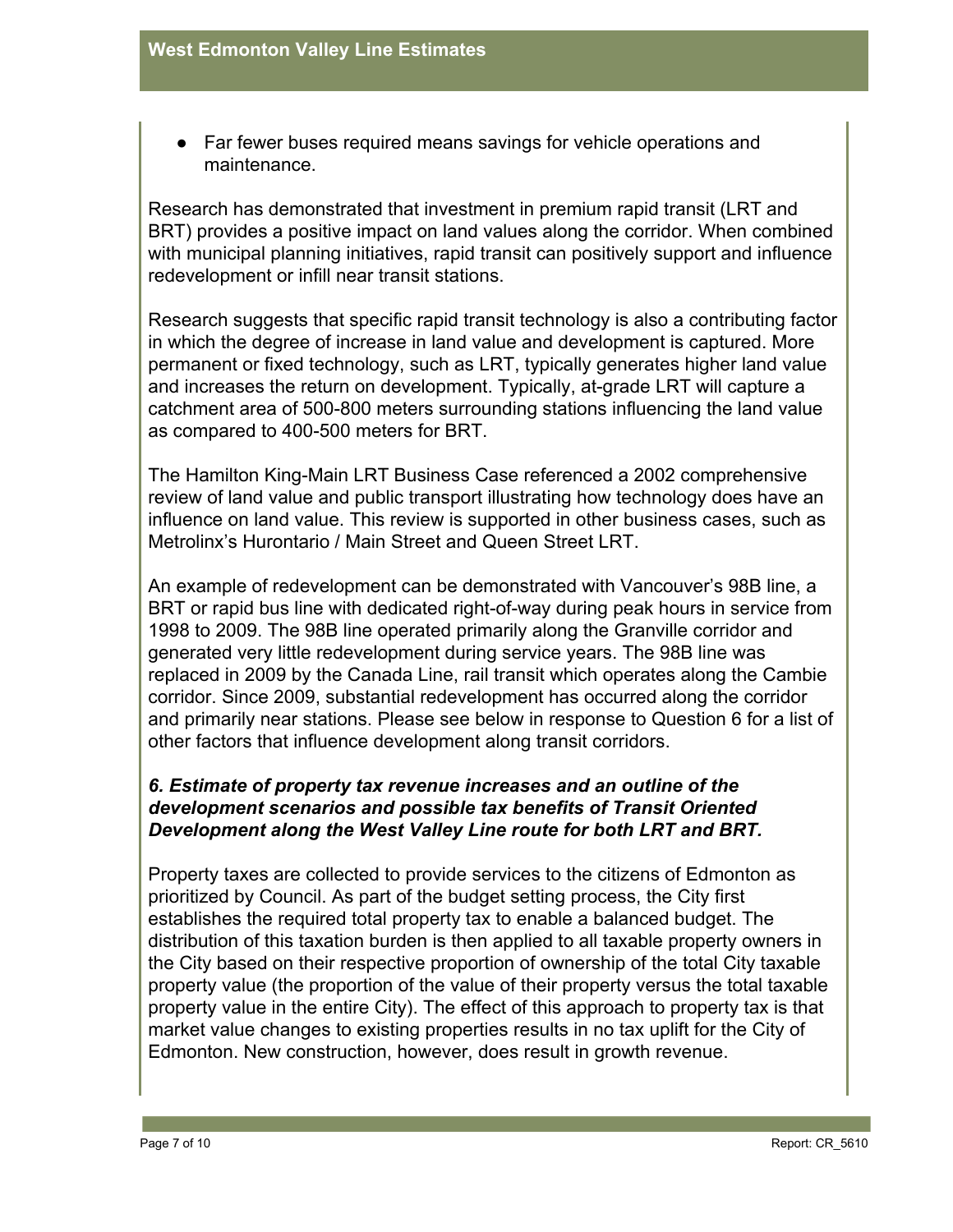The Valley Line West project alignment has the potential to drive multiple and significant Transit Oriented Development scenarios. These scenarios and the resulting potential uplift in the number and value of taxable properties, are driven by the desirability of Edmontonians to work, live and play in the areas serviced by the project. This in turn will result in real estate development companies and employers rising to meet the demands of the people, through offerings of mixed residential, commercial and industrial property development. Thus the project creates a virtuous circle of development, feeding ridership and transit use - and vice versa.

While the project is likely to generate development using either BRT or LRT, maximizing the benefits to the City, such as encouraging Transit Oriented Development and increasing taxable properties and values and increasing the overall ridership, will depend on a number of project characteristics, including: 1) the perceived permanency of transit service; 2) volume of passengers that can be carried; 3) comfort and accessibility of the system. 4) the type of property mix along the alignment (vacant, occupied, residential, commercial, industrial etc);

1) *Perceived permanency of transit system*

LRT is a fixed transit system. The alignment is considered to be permanent, therefore the passenger movement can only be deployed along that alignment. BRT can be considered to be a semi-fixed system. While infrastructure can still be created to create a permanent transit corridor, the buses themselves can be deployed elsewhere if necessary to meet other perceived needs. This inherent flexibility leads to a perceived lack of permanency for the BRT system.

#### 2) *Volume of passengers that can be carried*

Businesses and developers will consider the passenger volume of the transit system when determining the scale of the development they wish to undertake - as it will speak to the level of achievable demand. LRT is more conducive to higher ridership volumes than BRT. Coupled with the permanency of the system, this allows the development community to consider higher density developments and large employers to consider the LRT system as valuable service for its employees.

#### 3) *Comfort and accessibility of the system*

Major mixed residential developments need to attract a mixed income band of residents to purchase homes. The LRT system can carry high volumes of passengers in a high degree of comfort when compared to BRT. As such, LRT is perceived to be an attractive transit alternative. When the transit system is attractive to a range of demographic cohorts, developers, employers and businesses can seek to build more density, high value mixed residential and commercial developments.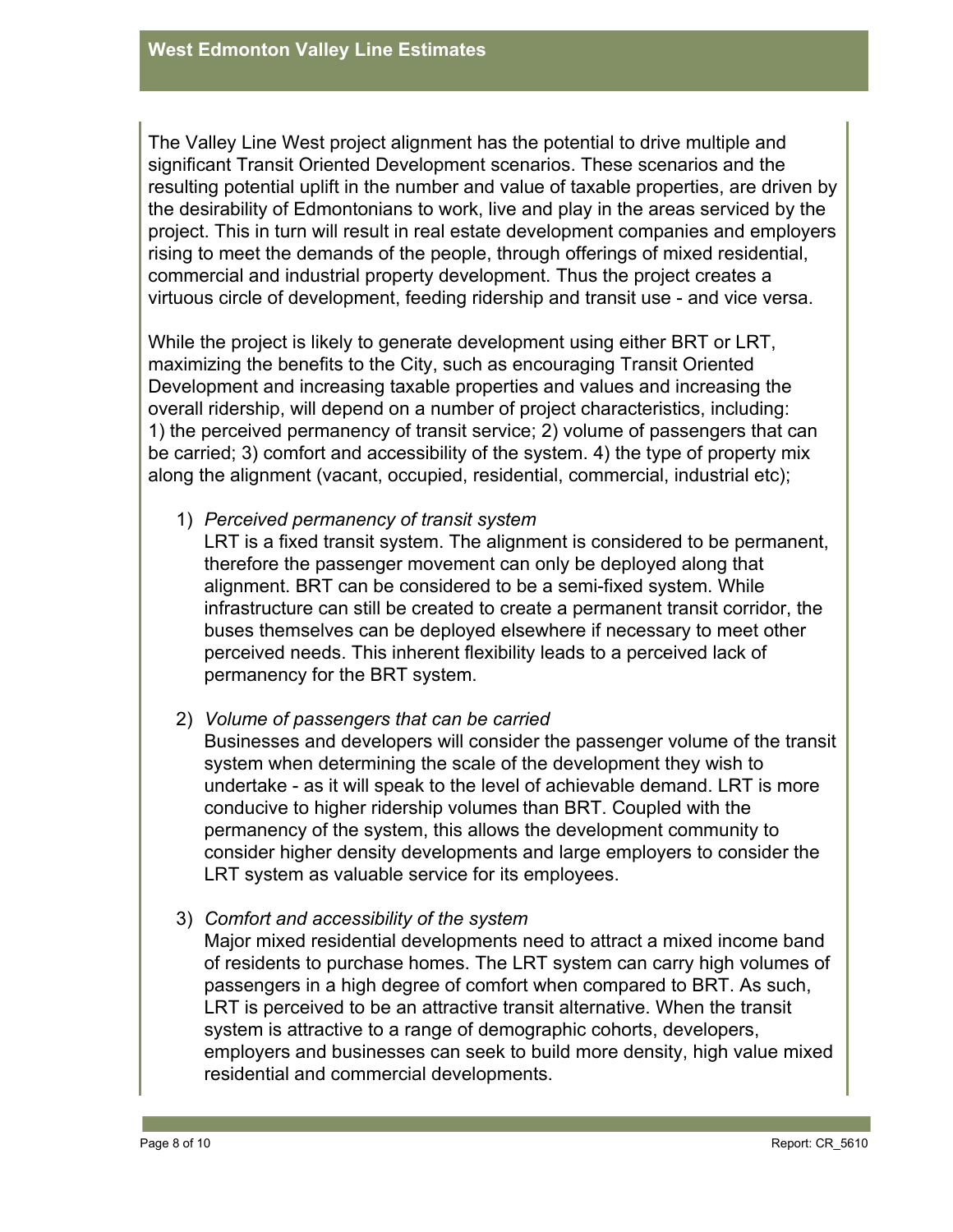### 4) *Type of land use along the alignment*

Property value uplift is a function of a number of factors in and of itself (the real estate market is influenced by much more than just the transit service for example). Among the other external factors, the potential impact of BRT versus LRT on the Valley Line West is a function of the property type mix or land use along the alignment. The following table summarizes the potential difference in property value uplift between BRT and at-grade LRT for various land uses. If factors 1-3 from above are in place, this would tend to result in the ranges in the LRT column rather than the BRT column.

| <b>Land Use</b> | <b>BRT</b> | LRT    |
|-----------------|------------|--------|
| Residential     | $2 - 4%$   | 10-25% |
| Office          | $2 - 4%$   | 10-50% |
| Retail          | $1 - 2%$   | 10-50% |

The potential property value uplift factors summarized here are based on a 2009 business case for a Canadian transit project, which used data from a comprehensive review of land value and public transport literature that references approximately 150 studies. This business case reviewed various case studies and data sources regarding uplift factors for BRT, LRT and other transit technology. It is important to emphasize, however, that an increase to existing assessment values does not result in incremental property taxes revenue (as the overall tax is determined by the City budget).

When these factors combine - LRT is shown to attract higher levels of transit oriented development and higher system ridership volumes, resulting in an increase in assessable properties and higher assessable property values.

#### **Corporate Outcomes and Performance Management**

**Corporate Outcome(s): Edmontonians use public transit and active modes of transportation**

| Outcome(s)                                                            | Measure(s)           | Result(s)                | Target(s)                  |
|-----------------------------------------------------------------------|----------------------|--------------------------|----------------------------|
| Edmontonians use public transit<br>and active modes of transportation | Transit ridership    | 96.9 rides/capita (2016) | 105 rides/capita<br>(2018) |
|                                                                       | Journey to work mode | 24.7% (2016)             | 25.9% (2018)               |